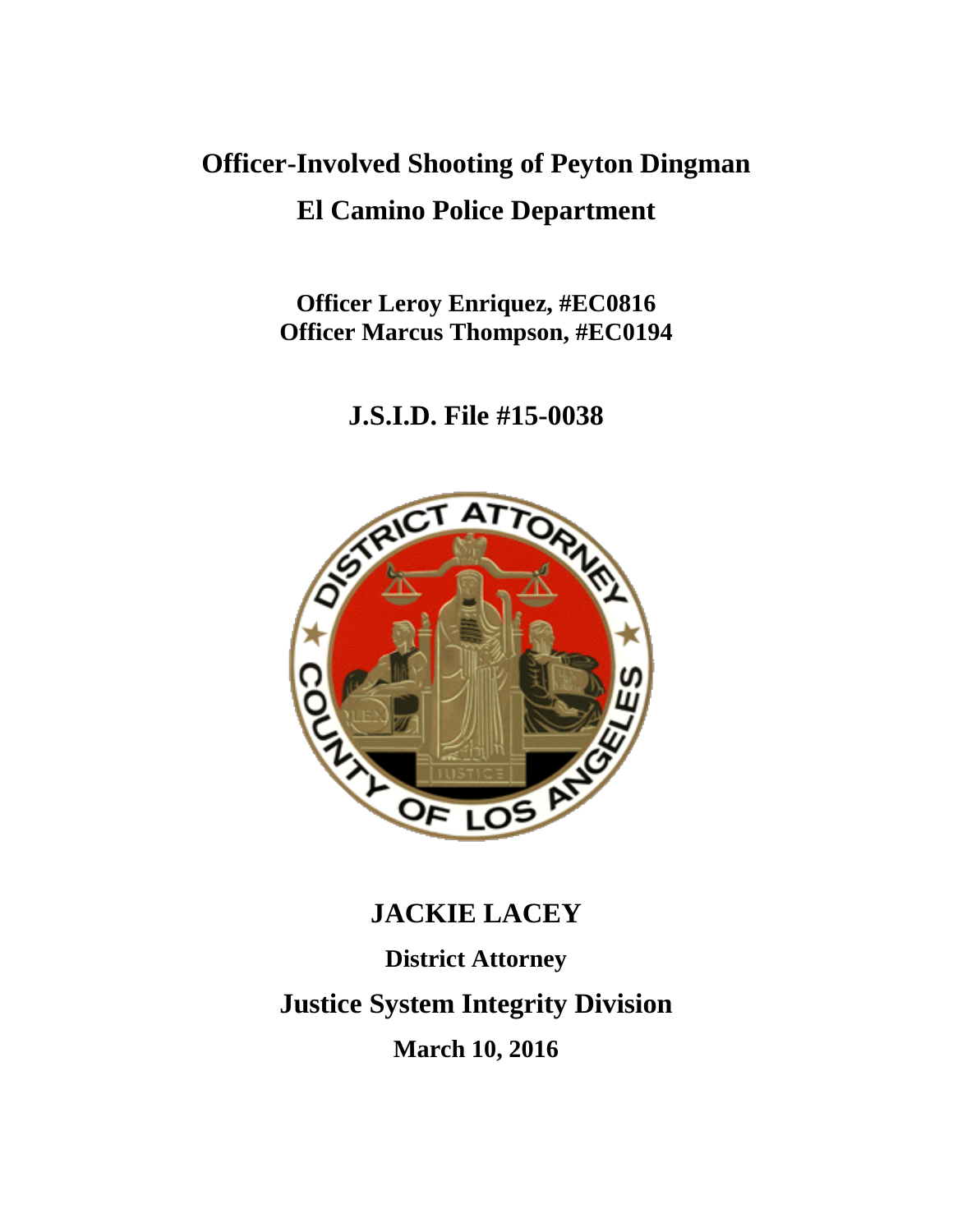#### **MEMORANDUM**

- TO: CHIEF MICHAEL TREVIS El Camino College Police Department 16007 South Crenshaw Boulevard Torrance, California 90506 CAPTAIN STEVEN KATZ Homicide Bureau Los Angeles County Sheriff's Department 1 Cupania Circle Monterey Park, California 91755 FROM: JUSTICE SYSTEM INTEGRITY DIVISION Los Angeles County District Attorney's Office SUBJECT: Officer Involved Shooting of Peyton Dingman J.S.I.D. File #15-0038 L.A.S.D File No. 015-00006-3199-055
- DATE: March 10, 2016

The Justice System Integrity Division of the Los Angeles County District Attorney's Office has completed its review of the January 22, 2015, non-fatal shooting of Peyton Dingman by El Camino Police Department (ECPD) Officers Leroy Enriquez and Marcus Thompson. It is our conclusion that Officers Enriquez and Thompson acted in lawful self-defense and defense of others.

The District Attorney's Command Center was notified of the shooting on January 22, 2015, at approximately 12:07 p.m. The District Attorney Response Team (DART) responded and was given a briefing and a walk-through of the scene.

The following analysis is based upon investigative reports, analyzed evidence reports, dispatch recordings, surveillance videos, photographic evidence, and witness statements taken during the investigation by the Los Angeles County Sheriff's Department (LASD), and submitted to this office by Detectives Joe Espino and Robert Kenney. Voluntary statements of the officers involved were considered as part of this analysis.

# **FACTUAL ANALYSIS**

 $\overline{\phantom{a}}$ 

On January 22, 2015, at approximately 11:09 a.m., ECPD officers received a radio call of a hostage situation in Parking Lot F near Stairwell Eight of El Camino College in Torrance.<sup>1</sup>

<sup>1</sup> Lot F is a large, two-story parking structure spanning the west side of El Camino College from Redondo Beach Boulevard to just south of Manhattan Beach Boulevard. Along the east side of Lot F are numbered stairwells. Lot F appears to be El Camino College's largest parking lot.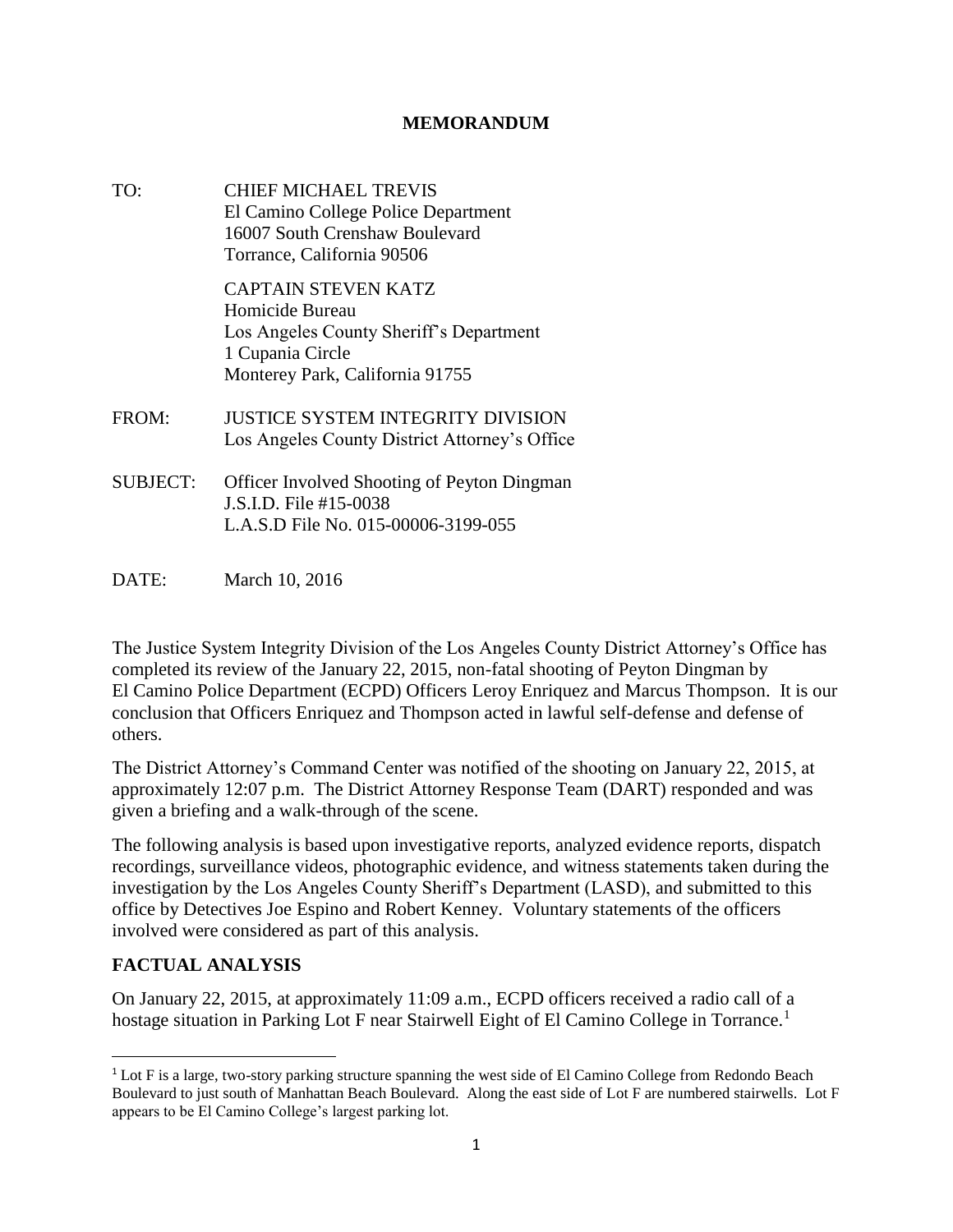According to the radio call, Peyton Dingman called 9-1-1 and provided the following information: 1) his location; 2) that he had a hostage and possessed two guns; and 3) that he wanted \$10,000.

ECPD Officers Enriquez and Thompson, partners on that day, responded to the lower level of Lot F near Stairwell Eight, and saw Dingman (alone) with his right hand inside the pocket of his jacket and holding a cellphone to his ear with his left hand.<sup>2</sup> As ECPD Dispatcher Michael Martinez was on the telephone with Dingman, the following can be heard in the background of the 9-1-1 call:

Male voice: "Let me see your hands. Let me see your hands! Let me see your hands!"

Male voice: "He's got a gun!"

 $\overline{\phantom{a}}$ 

Thereafter, shots are fired. Approximately 13 seconds elapsed from the initial command to see Dingman's hands to the first shots fired, and approximately five seconds elapsed between the first sound of gunfire to its cessation.

El Camino College students Monica Ramirez and Jose Villegas were walking to Ramirez' vehicle parked in Lot F when they passed Dingman who was on his cellphone.<sup>3</sup> As they began to climb Stairwell Seven, they heard multiple commands to "Put your hands up," before shots were fired. The two then ran up Stairwell Seven. As they ascended to the top of the stairs and the shots ceased, Villegas heard someone say, "Put down the weapon." From the time the commands were first issued to the shots fired, Ramirez and Villegas were unable to see Dingman from their vantage point.

Shortly prior to the shooting, Enriquez and Thompson had separated from each other after getting out of their marked patrol vehicle at the lower level of Lot F. Thompson walked northbound in Lot F to scan the area.<sup>4</sup> Also scanning the area, Enriquez walked eastbound with a department-issued AR-15 45mm caliber semiautomatic rifle that he had retrieved from the patrol vehicle.<sup>5</sup> At Stairwell Eight, Enriquez spotted Dingman pacing back and forth, and ordered him to show his hands. Dingman stopped, looked in Enriquez' direction, and withdrew his right hand from his jacket pocket. Enriquez saw Dingman lift his right hand and point what appeared to be a black semiautomatic pistol in his direction. Fearing for his own safety, and the safety of his fellow officers, students, and other members of the public, Enriquez fired 14 shots at Dingman.<sup>6</sup> Simultaneously, Enriquez heard separate shots fired, but did not know who was shooting.

<sup>&</sup>lt;sup>2</sup> Enriquez was dressed in his department-issued, navy blue, class A uniform with a badge and name plate on the front, shoulder patches on both shoulders, and a Sam Browne gun belt. Thompson was dressed in his departmentissued, navy blue, class B uniform with a badge and name plate on the front, shoulder patches on both shoulders, and a Sam Browne gun belt.

<sup>&</sup>lt;sup>3</sup> Ramirez and Villegas were on a break in between classes and retrieving Villegas' wallet in order to purchase food.

<sup>4</sup> Thompson carried his service weapon, a Glock 22 .40 caliber semiautomatic pistol, with the maximum capacity of 15 rounds in the magazine and one in the chamber for a total of 16 rounds. The Glock was recovered with nine live rounds in the magazine and one in the chamber.

<sup>&</sup>lt;sup>5</sup> The AR-15 was loaded with a 20-round magazine with no round chambered. Enriquez did not count the rounds in the magazine but presumed that it was full. The AR-15 was recovered with five live rounds in the magazine and one in the chamber.

<sup>6</sup> Enriquez fired the AR-15 in semi-automatic mode, i.e., one shot at a time.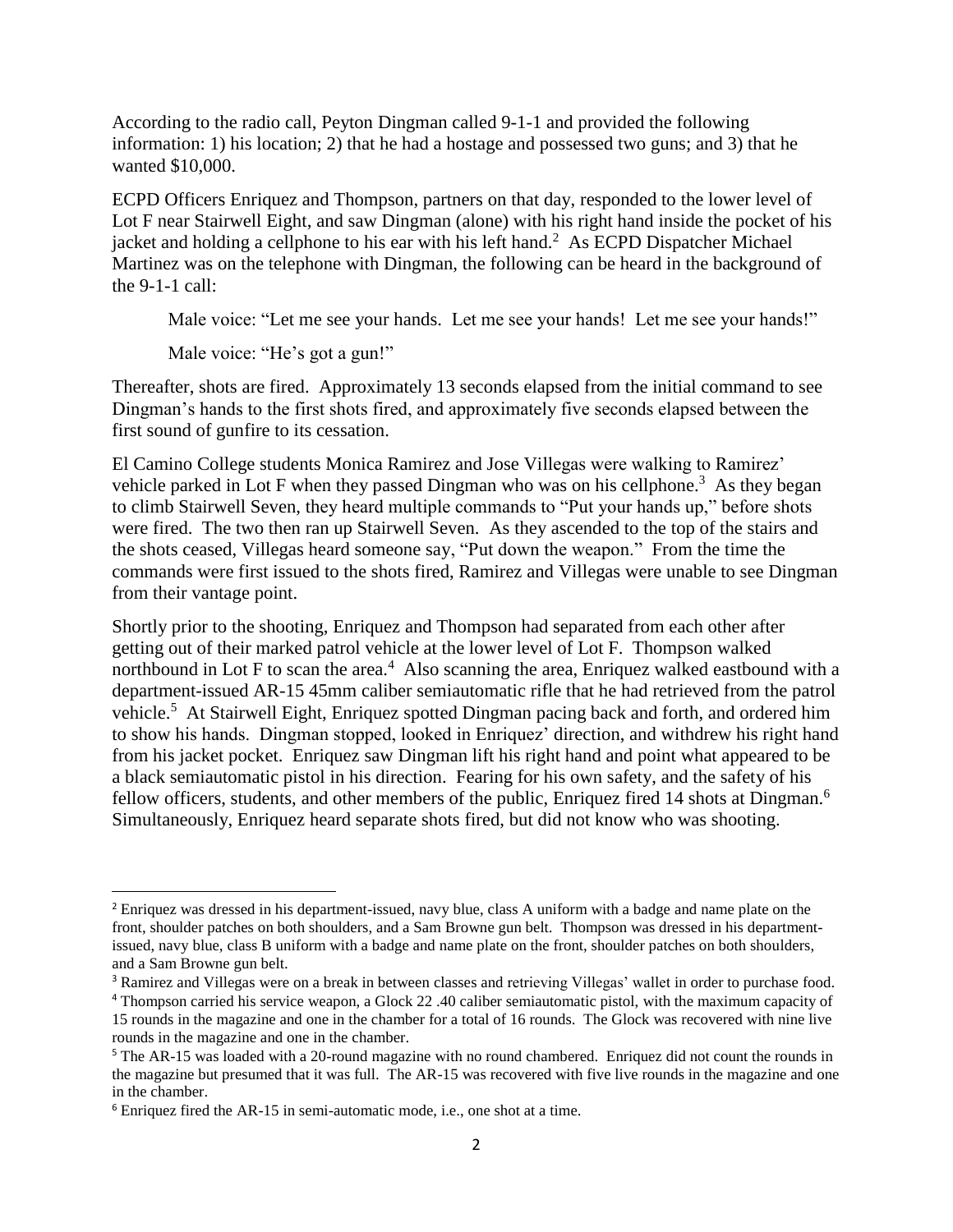Multiple shots were also fired by Thompson whose attention was drawn to Dingman as Enriquez was issuing commands.<sup>7</sup> Thompson saw Dingman raise his right arm up and point what appeared to be a gun at Enriquez. Thereafter, Thompson heard shots fired. $8$  Fearing for Enriquez' life, as well as for his own life, and the lives of the nearby students, faculty, employees, and other members of the public, Thompson fired six shots at Dingman. Dingman fell to the ground and Thompson heard Enriquez ordering Dingman not to reach for the gun. Dingman was lying on his back and reaching with his right hand over his body. A handgun laid on the ground approximately one to two feet to Dingman's left. Thompson then approached Dingman and kicked the gun away from him.

ECPD Chief Michael Trevis and Officer Tosh Tipson also responded to Stairwell Eight of Lot F. They were scanning the upper level when Trevis spotted Dingman on the lower level talking on his cellphone using his left hand. Dingman's right hand was inside the pocket of his jacket. Trevis then saw Dingman focus towards the parking lot on the lower level, pull out what appeared to be a Glock semiautomatic handgun with his right hand, and point it towards the parking lot. Trevis immediately heard a command, and then saw rounds hit Dingman who thereafter fell to the ground. Officers subsequently converged upon Dingman, removed a gun from his reach, handcuffed him, and rendered medical aid until paramedics arrived.

ECPD Officer Michael De Santo arrived shortly after the shooting and saw Dingman lying on the ground. De Santo began to render medical aid and talk to Dingman. During the ensuing conversation, Dingman stated that he was trying to kill himself because of a "situation at home."<sup>9</sup> He told De Santo that the gun was plastic and admitted that he planned to point it at somebody.<sup>10</sup> Inside Dingman's wallet was a folded note which stated on the outside, "The police have done nothing wrong here." The inside of the note contained the Shintani's telephone number with the following instructions: "Call this number, tell him what happened, and tell him that there is a note on my bedroom desk."

Paramedics transported Dingman to Harbor UCLA Medical Center for treatment of multiple gunshot wounds to his torso and arms, and he survived.

ECPD Officer Ruben Lopez later responded to the Shintani residence (wherein Dingman also lived) and found a letter in Dingman's bedroom which began with, "These are my final words." The letter left instructions for several envelopes on Dingman's desk addressed to various family members, the disposition of Dingman's property and his body, and what to do in the event he was in a coma. Dingman then proclaimed in the letter, "January 22, 2015 has been determined as my last day of existence," and concluded, "If there happens to be an afterlife, I hope that I'll meet everybody there. Hasta luego."

 $\overline{\phantom{a}}$ 

<sup>&</sup>lt;sup>7</sup> It should be noted that Enriquez, the only one to issue commands to Dingman before he was shot, stated that he instructed Dingman to show his hands. This can also be heard on the 9-1-1 call.

<sup>&</sup>lt;sup>8</sup> Thompson could not discern whether the fired shots were pistol or rifle rounds.

<sup>9</sup> De Santo later discovered from Dingman's grandparents, John Shintani and Vesta Nichols-Shintani, that Dingman's mother Jennifer Nichols, and his fifteen-year-old sister (along with a male adult Alejandro Tarrazas), had all been arrested in connection with the death of an acquaintance on October 10, 2014. Nichols and Tarrazas are charged with murder, and have a trial date scheduled for March 15, 2016 (YA091397).

<sup>&</sup>lt;sup>10</sup> It was later discovered that Dingman had wielded a plastic handgun (resembling a semiautomatic pistol) wrapped in black duct tape. No other guns were found in his possession.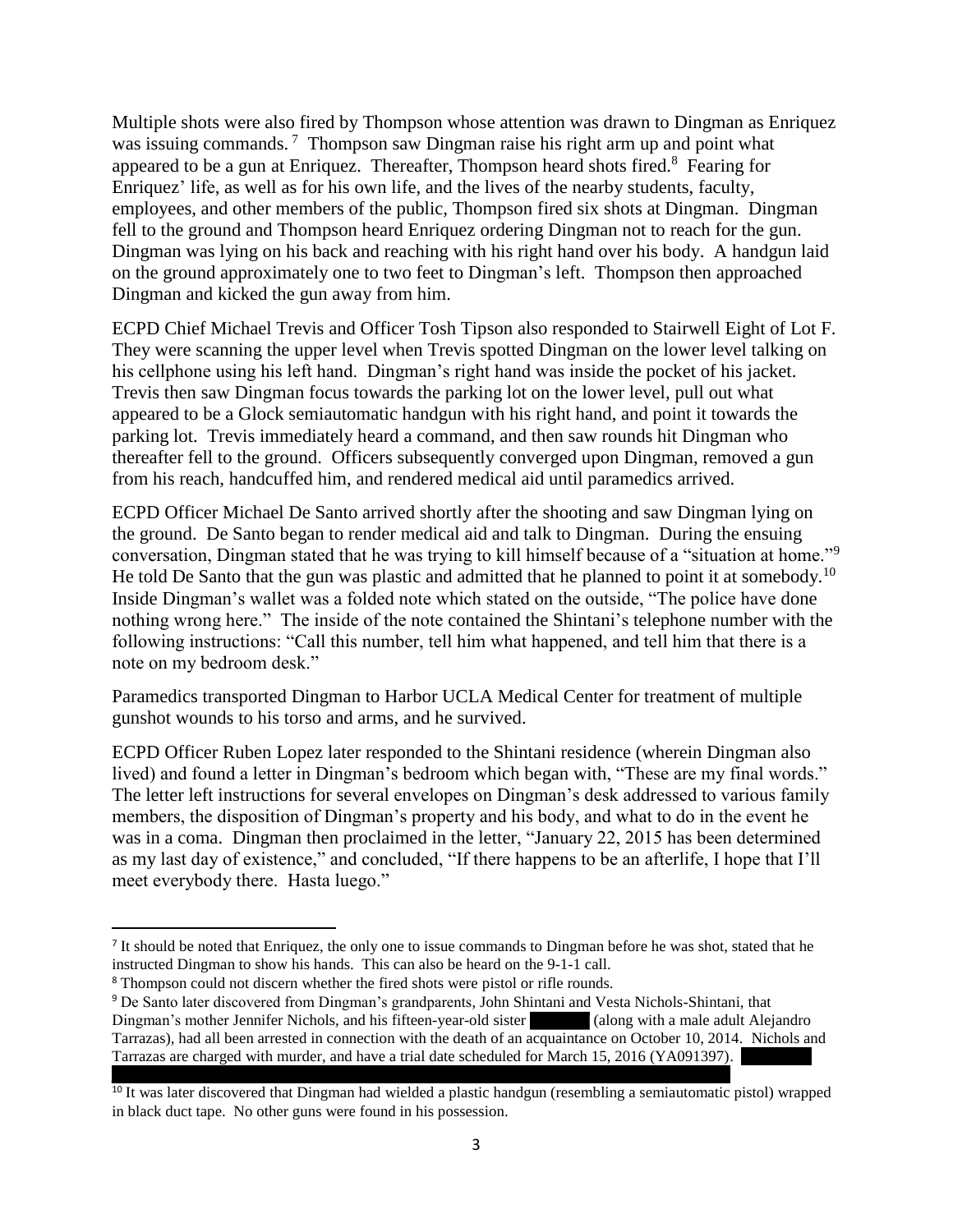#### **Video Footage**

 $\overline{\phantom{a}}$ 

A video from a camera near Stairwell Eight first depicts, at approximately 9:21 a.m., Dingman walking southbound on the sidewalk that spans the east side of Lot  $F<sup>11</sup>$ . He is seen wearing a dark jacket, white t-shirt, blue jeans, baseball cap, sunglasses, and carrying a backpack. From his first appearance on camera to approximately 11:08 a.m., Dingman can be seen sitting on a low, cinder block wall lining the sidewalk, and walking in and out of camera range in all directions.<sup>12</sup>

At approximately 11:08 a.m., Dingman pulls an object from his left jacket pocket with his left hand and puts the object to his ear. Dingman's right hand is inside his right jacket pocket. From this time until approximately 11:18 a.m., Dingman holds the object with his left hand to his ear while pacing on the sidewalk in a north and southbound direction, and in and out of camera range. At approximately 11:16 a.m., a police officer descends almost halfway down Stairwell Eight, turns to face Dingman who continues to hold an object to his left ear, and proceeds back upstairs and out of view.

At approximately 11:18 a.m., Dingman, still holding the object to his ear, walks southbound towards the back of Stairwell Eight's stairs, and was thereafter hidden by the stairs. Approximately 18 seconds later, dust can be seen rising from Dingman's last-seen location underneath the stairs, and approximately nine seconds later, Thompson is seen appearing from underneath the stairs holding what appears to be his service weapon. Thompson's weapon is pointed downward at the area where Dingman is last seen and Thompson can be seen circling this area. An officer is then observed running down Stairwell Eight, pulling out handcuffs, and bending towards the area underneath the stairs.

In the meantime, Enriquez is seen entering the sidewalk from the parking lot area with a rifle pointed downward at the same area underneath the stairs. As the three officers are hovering over this area, a black object can be seen sliding on the ground from this location to the cinder block wall. Dingman's backpack is eventually placed immediately south of this black object by a responding officer. A review of the photographs taken at the scene reveals a plastic handgun, wrapped in black duct tape, a few inches north of the backpack. Less than 15 minutes after the shooting, paramedics are seen arriving at the location and taking over the rendering of medical aid to Dingman.

Dingman is charged in Los Angeles Superior Court case 5SY03484 with brandishing a replica gun in violation of Penal Code section 417.4, false report of a criminal offense in violation of Penal Code section 148.5(a), and possession of a less lethal weapon at a college in violation of Penal Code section 626.10(i). Dingman pleaded not guilty to all of the charges and a pretrial is scheduled for April 19, 2016.

<sup>&</sup>lt;sup>11</sup> The camera is positioned in a southerly direction and depicts the sidewalk as well as the front of Stairwell Eight's steps. The video displays a time counter and is not equipped with sound.

<sup>&</sup>lt;sup>12</sup> There are instances where the video skips ahead in time as it appears that the camera is activated by motion.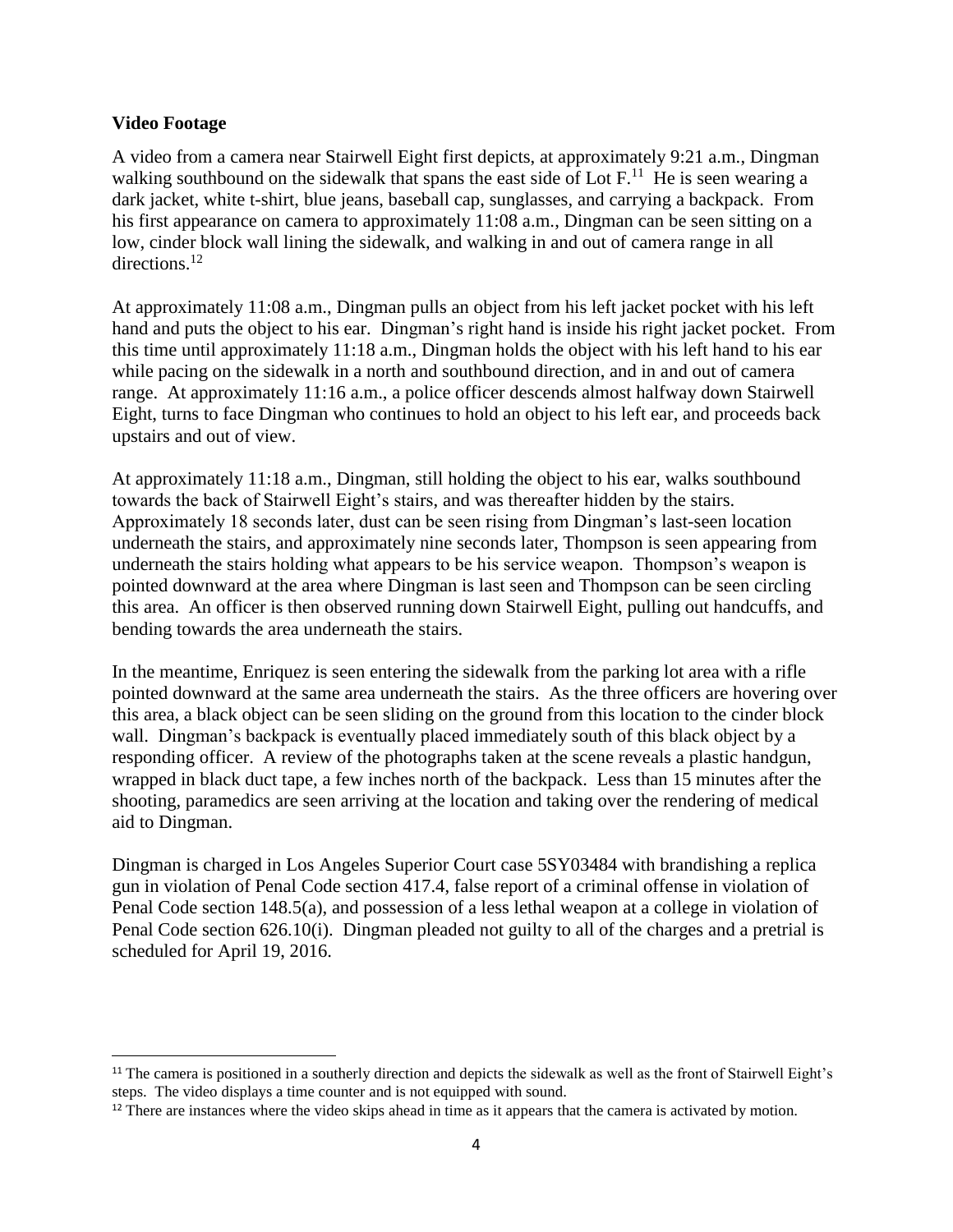## **LEGAL ANALYSIS**

California law permits the use of deadly force in self-defense or in the defense of others if it reasonably appears to the person claiming the right of self-defense or the defense of others that he actually and reasonably believed that he or others were in imminent danger of great bodily injury or death. Penal Code § 197; *People v. Randle*, 35 Cal.4<sup>th</sup> 987, 994 (2005) (overruled on another ground in *People v. Chun*, 45 Cal.4<sup>th</sup> 1172, 1201 (2009)); *People v. Humphrey*, 13 Cal.4th 1073, 1082 (1996); *see also*, CALCRIM No. 505. In protecting himself or another, a person may use all the force which he believes reasonably necessary and which would appear to a reasonable person, in the same or similar circumstances, to be necessary to prevent the injury which appears to be imminent. CALCRIM No. 3470.

Actual danger is not necessary to justify the use of deadly force in self-defense. If one is confronted by the appearance of danger which one believes, and a reasonable person in the same position would believe, would result in death or great bodily injury, one may act upon those circumstances. The right of self-defense is the same whether the danger is real or merely apparent. *People v. Toledo*, 85 Cal.App.2d 577 (1948); *see also, People v. Minifie*, 13 Cal.4th 1055, 1068 (1996); *People v. Clark*, 130 Cal.App.3d 371, 377 (1982); *People v. Collins*, 189 Cal.App.2d 575, 588 (1961).

If a person acted from reasonable and honest convictions he cannot be held criminally responsible for a mistake in the actual extent of the danger, when other reasonable men would alike have been mistaken. *People v. Jackson*, 233 Cal.App.2d 639 (1965). The test for whether an officer's actions were objectively reasonable is "highly deferential to the police officer's need to protect himself and others." *Munoz v. City of Union City*, 16 Cal.Rptr.3d 521, 540 (Ct. App. 1st Dist. 2004).

"The reasonableness of the particular force used must be judged from the perspective of a reasonable officer on the scene, rather than with the 20/20 vision of hindsight." *Graham v. Connor,* 490 U.S. 386, 396 (1989). "The calculus of reasonableness must embody allowance for the fact that police are often forced to make split-second judgments—in circumstances that are tense, uncertain, and rapidly evolving—about the amount of force that is necessary in a particular situation." *Id.* at 396-97.

The evidence examined shows that Dingman's actions placed Officers Enriquez and Thompson in reasonable and actual fear of imminent death or great bodily harm. Beginning with Dingman's call to 9-1-1, ECPD officers had a reasonable basis to believe that Dingman posed a threat to everyone in his vicinity. The call occurred before noon when classes were in session, and students, faculty, employees, and other members of the public were present. Moreover, Dingman stated that he was located in Lot F which appears to be El Camino College's largest and most populous parking facility. Multiple officers responded immediately to Lot F, in a heighted state of awareness, after Dingman demanded \$10,000, and claimed that he had a hostage and two guns.

When Enriquez and Thompson subsequently arrived to Lot F, they separated from each other in order to scan the lower level of the parking structure. Enriquez observed Dingman pacing back and forth at Stairwell Eight and commanded, "Let me see your hands!" three times. Instead of complying, however, Dingman looked in Enriquez' direction and withdrew his right hand which was previously inside his jacket pocket. Dingman lifted his right hand and pointed what